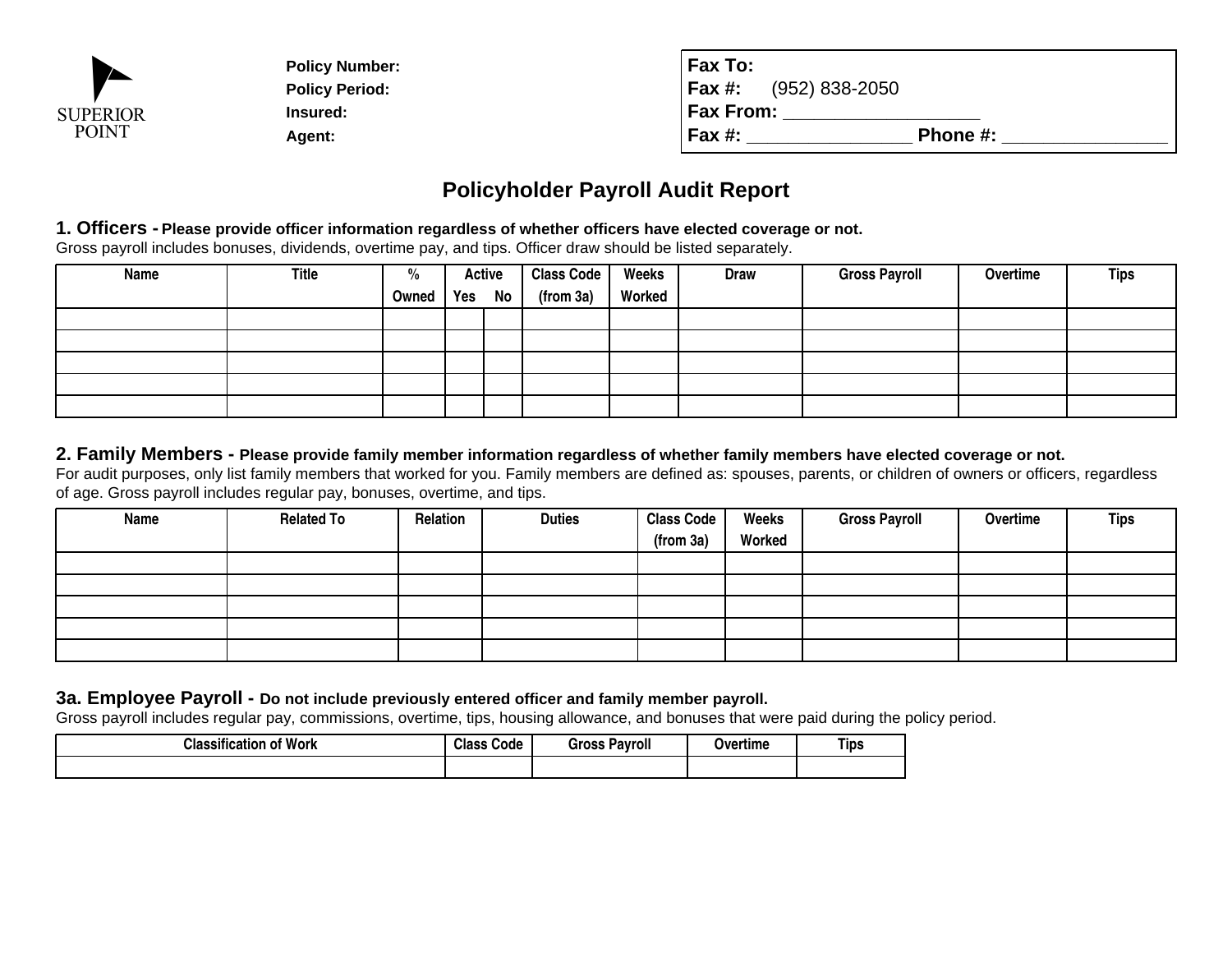**3b. Employee Payroll - If you had 10 or less employees during this policy period, please provide the requested information for each employee.**

| Gross payroll includes regular pay, commissions, overtime, tips, housing allowance, and bonuses that were paid during the policy period. |  |  |  |  |
|------------------------------------------------------------------------------------------------------------------------------------------|--|--|--|--|
|------------------------------------------------------------------------------------------------------------------------------------------|--|--|--|--|

| Name | <b>Duties</b> | <b>Class Code</b> | <b>Gross Payroll</b> | Overtime | <b>Tips</b> |
|------|---------------|-------------------|----------------------|----------|-------------|
|      |               | (from 3a)         |                      |          |             |
| л.   |               |                   |                      |          |             |
| 2.   |               |                   |                      |          |             |
| 3.   |               |                   |                      |          |             |
| 4.   |               |                   |                      |          |             |
| 5.   |               |                   |                      |          |             |
| 6.   |               |                   |                      |          |             |
| 7.   |               |                   |                      |          |             |
| 8.   |               |                   |                      |          |             |
| 9.   |               |                   |                      |          |             |
| 10.  |               |                   |                      |          |             |

## **4. Quarterly Payroll Reporting**

 From Minnesota state unemployment reports.(Please provide copies for verification.)

| <b>Reporting Period</b> | <b>Gross Payroll</b> |
|-------------------------|----------------------|
|                         |                      |
|                         |                      |
|                         |                      |
|                         |                      |
| <b>Total</b>            |                      |

#### **1. Did you hire any sub-contractors? \_\_ Yes \_\_ NoIf yes, please provide all of the following:**

- a) A list of sub-contractors used, indicating whether sub-contractor has employees, amountspaid during policy period, and description of work performed.
- b) Evidence of registration with the Secretary of State.
- c) Certificates of Workers Compensation Insurance.
- **2. Were any payments to individuals reported on a Form 1099? \_\_ Yes \_\_ NoIf yes, please provide copies of forms and description of work performed.**
- **3. Do you feel you have employees that do not fall within the class codes provided? \_\_ Yes \_\_ NoIf yes, please explain.**
- **4. Did you employ anyone who worked in the state of North Dakota? \_\_ Yes \_\_ No**

**5a. Existing Locations - Please review your existing location(s) and provide us with an updated employee count per location.**

Federal Employers ID#: \_\_\_\_\_\_\_\_\_\_\_

Unemployment ID#:\_\_\_\_\_\_\_\_\_\_

\_\_\_\_\_\_\_\_\_\_\_\_\_\_\_\_\_\_\_\_\_\_\_\_\_\_\_\_\_\_\_\_ \_\_\_\_\_\_\_\_\_\_\_\_\_\_\_\_\_\_\_\_\_\_\_\_\_\_\_\_\_\_\_\_ \_\_\_\_\_\_\_\_\_\_\_\_\_\_\_\_\_\_\_\_\_\_\_\_\_\_\_\_\_\_\_\_ \_\_\_\_\_\_\_\_\_\_\_\_\_\_\_\_\_\_\_\_\_\_\_\_\_\_\_\_\_\_\_\_

- Full-Time Employees:
- Part-Time Employees:\_\_\_\_\_\_\_\_\_\_